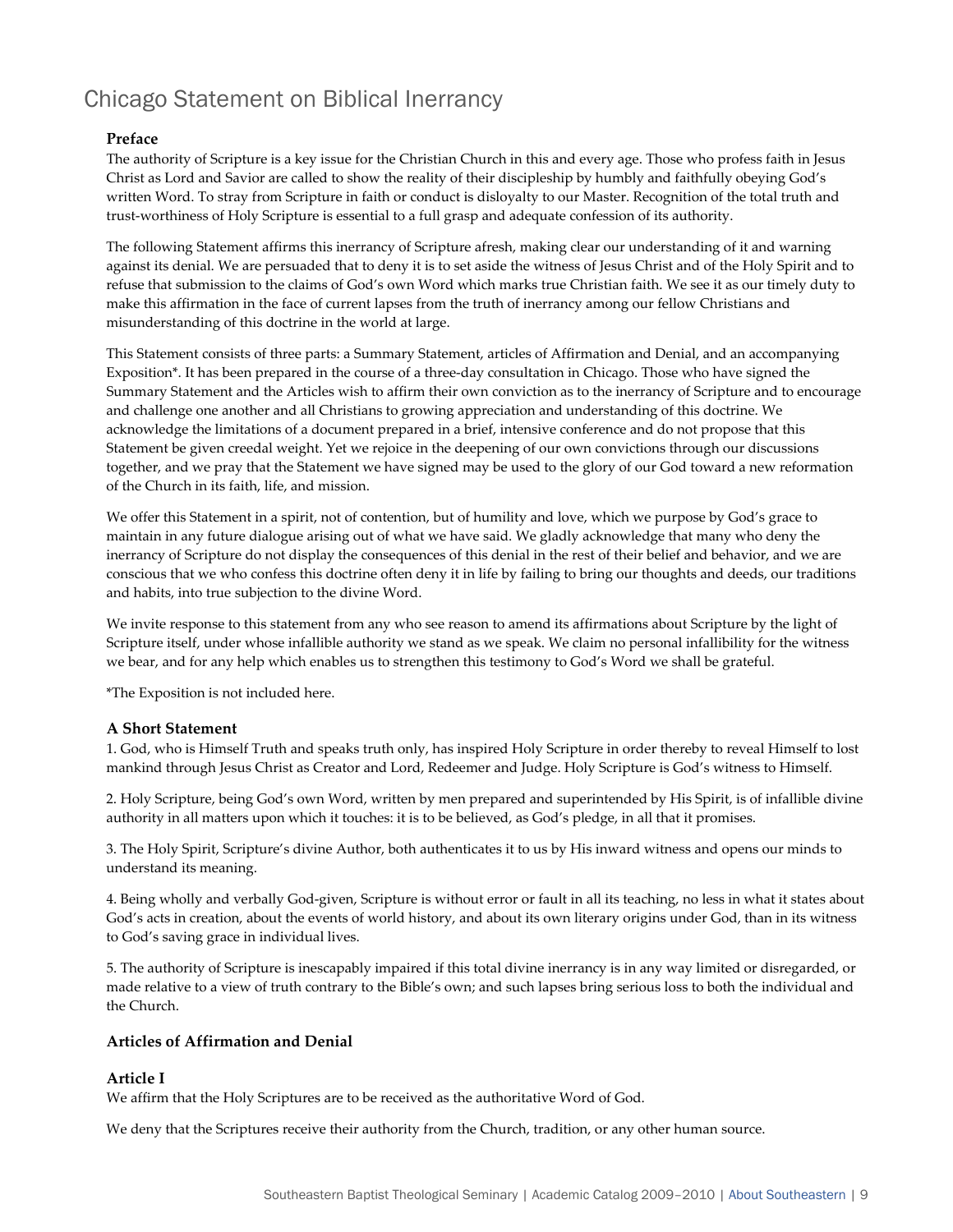# **Article II**

We affirm that the Scriptures are the supreme written norm by which God binds the conscience, and that the authority of the Church is subordinate to that of Scripture.

We deny that Church creeds, councils, or declarations have authority greater than or equal to the authority of the Bible.

## **Article III**

We affirm that the written Word in its entirety is revelation given by God.

We deny that the Bible is merely a witness to revelation, or only becomes revelation in encounter, or depends on the responses of men for its validity.

## **Article IV**

We affirm that God who made mankind in His image has used language as a means of revelation.

We deny that human language is so limited by our creatureliness that it is rendered inadequate as a vehicle for divine revelation. We further deny that the corruption of human culture and language through sin has thwarted God's work of inspiration.

## **Article V**

We affirm that God's revelation in the Holy Scriptures was progressive.

We deny that later revelation, which may fulfill earlier revelation, ever corrects or contradicts it. We further deny that any normative revelation has been given since the completion of the New Testament writings.

## **Article VI**

We affirm that the whole of Scripture and all its parts, down to the very words of the original, were given by divine inspiration.

We deny that the inspiration of Scripture can rightly be affirmed of the whole without the parts, or of some parts but not the whole.

# **Article VII**

We affirm that inspiration was the work in which God by His Spirit, through human writers, gave us His Word. The origin of Scripture is divine. The mode of divine inspiration remains largely a mystery to us.

We deny that inspiration can be reduced to human insight, or to heightened states of consciousness of any kind.

#### **Article VIII**

We affirm that God in His Work of inspiration utilized the distinctive personalities and literary styles of the writers whom He had chosen and prepared.

We deny that God, in causing these writers to use the very words that He chose, overrode their personalities.

#### **Article IX**

We affirm that inspiration, though not conferring omniscience, guaranteed true and trustworthy utterance on all matters of which the biblical authors were moved to speak and write.

We deny that the finitude or fallenness of these writers, by necessity or otherwise, introduced distortion or falsehood into God's Word.

# **Article X**

We affirm that inspiration, strictly speaking, applies only to the autographic text of Scripture, which in the providence of God can be ascertained from available manuscripts with great accuracy. We further affirm that copies and translations of Scripture are the Word of God to the extent that they faithfully represent the original.

We deny that any essential element of the Christian faith is affected by the absence of the autographs.

We further deny that this absence renders the assertion of Biblical inerrancy invalid or irrelevant.